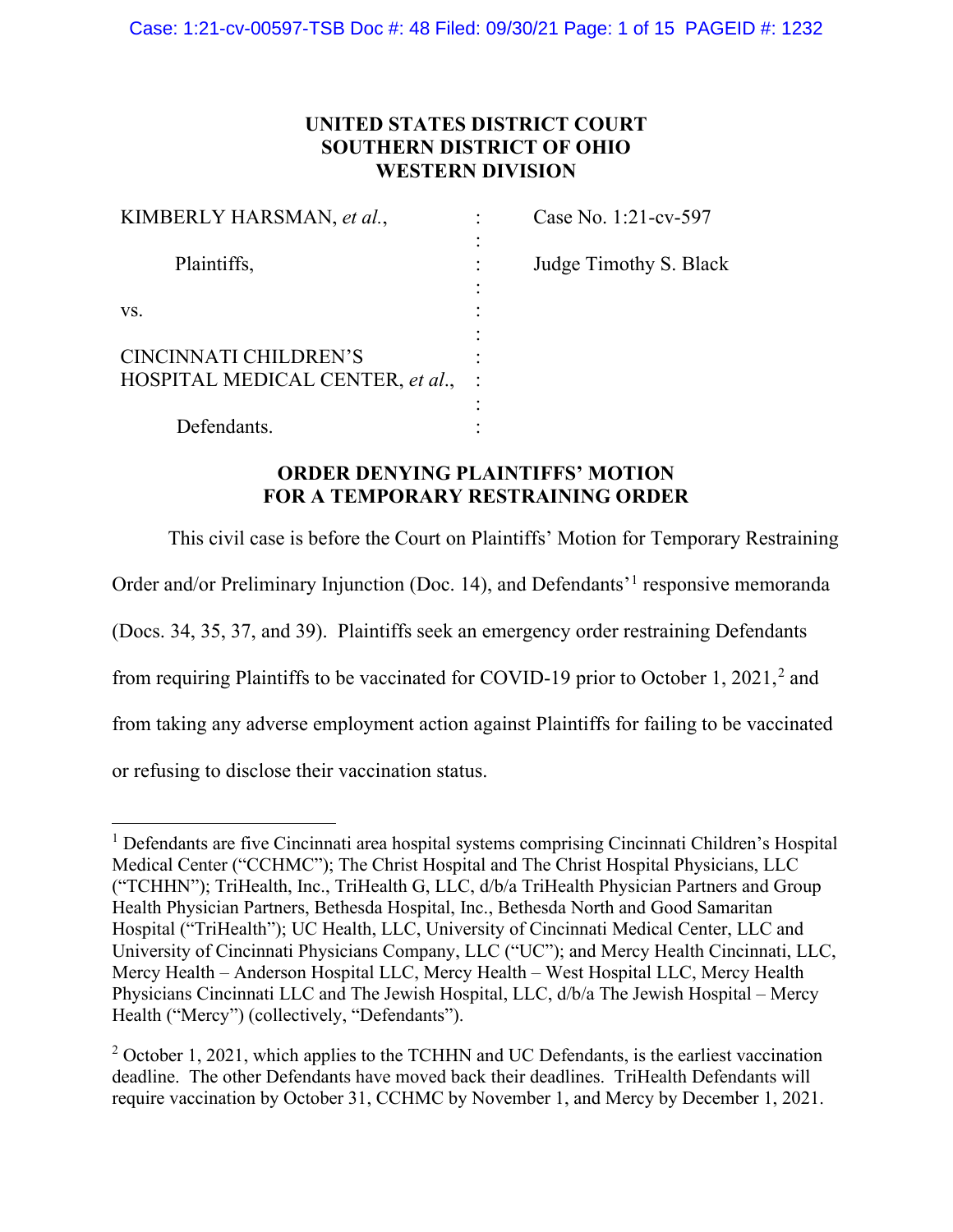#### **I. BACKGROUND**

The factual background, though stated in a remarkable 570-paragraph complaint, is straightforward in this case. (Doc. 13). On August 5, 2021, Defendants, five of the major healthcare systems in the Cincinnati area, announced vaccine mandates for all of their employees to combat the COVID-19 pandemic. The specific details of each Defendant's mandate vary, but the general thrust is that all of Defendants' employees would be required get a COVID-19 vaccine or else qualify for a medical or religious exemption. (*Id*. at 9, ¶ 1). Plaintiffs, who are presumably healthcare workers for the major healthcare systems, oppose the vaccine mandate. (*See generally, id*.). [3](#page-1-0)

The procedural background is more tortuous. On August 23, 2021, Plaintiffs' counsel filed separate class action complaints against all five of the Defendants here, [4](#page-1-1) and one against Kentucky-based healthcare system St. Elizabeth Medical Center and Summit Medical Group, d/b/a St. Elizabeth Physicians ("St. Elizabeth's").<sup>[5](#page-1-2)</sup> On August 25, 2021, Plaintiffs also filed a complaint in this Court alleging federal antitrust claims against

<span id="page-1-0"></span><sup>&</sup>lt;sup>3</sup> Plaintiffs do not actually allege that they are employees of the Defendants in their complaint or, indeed, any facts about themselves. Nor is the class definition limited to employees of the Defendants. (Doc. 13 at  $\P$  6).

<span id="page-1-1"></span><sup>&</sup>lt;sup>4</sup> Aldridge v. Mercy Health Cincinnati, LLC, Case No. A2102965 (Hamilton Cnty. C.P.); *Alexander v. Cincinnati Children's Hosp. Med. Ctr.*, Case No. 1:21-cv-00545 (S.D. Ohio) (removed from Hamilton Cnty. C.P.); *Allen v. TriHealth, Inc.*, Case No. A2102964 (Hamilton Cnty. C.P.); *Durrough v. Christ Hosp.*, Case No. 1:21-cv-00549 (S.D. Ohio) (removed from Hamilton Cnty. C.P.); and *Beier v. UC Health, LLC*, Case No. 1:21-cv-00551 (S.D. Ohio) (removed from Hamilton Cnty. C.P.).

<span id="page-1-2"></span><sup>5</sup> *Beckerich v. St. Elizabeth Med. Ctr., Inc.*, Case No. 2:21-cv-00100 (E.D. Ky.) (removed from Boone Cnty. Cir. Ct.).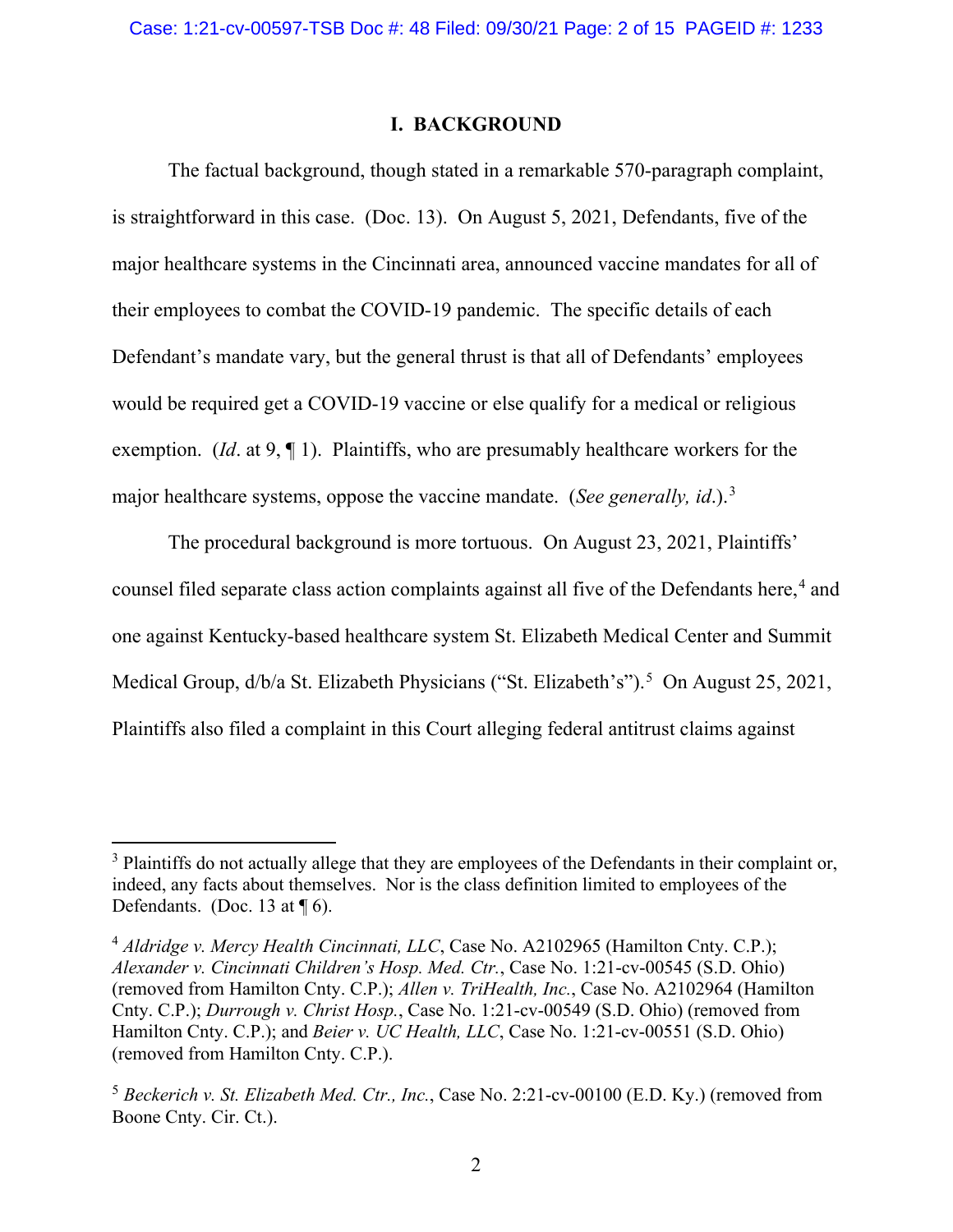Defendants and St. Elizabeth's.<sup>[6](#page-2-0)</sup> Over the next few days, UC, TriHealth, and CCHMC each removed their cases to federal court. The case against the Mercy Defendants remained in the Hamilton County Court of Common Pleas, where, on August 27, 2021, Judge Jennifer Branch denied a request for a temporary restraining order.<sup>[7](#page-2-1)</sup> Two days later, Plaintiffs' counsel voluntarily dismissed all of the complaints they had filed in all three courts—state court, this Court, and the federal court in Northern Kentucky.

Plaintiffs' counsel reappeared on September 3, 2021. They again filed a complaint against St. Elizabeth's in the federal district court for the Eastern District of Kentucky.<sup>[8](#page-2-2)</sup> And in this Court, they filed another class action complaint against all of the present Defendants and St. Elizabeth's (but only alleged federal antitrust claims against St. Elizabeth's).<sup>[9](#page-2-3)</sup> On September 10, 2021, this Court conferred with defense counsel and Plaintiffs' counsel in a Rule 65 teleconference. Later that day, Plaintiffs' counsel voluntarily dismissed their case in this Court a second time. The case against St. Elizabeth's in Kentucky carried on, however. On September 24, 2021, in a thoughtful and well-reasoned Order, Judge Bunning denied injunctive relief to the Plaintiffs. *Beckerich v. St. Elizabeth Med. Ctr.*, No. CIV 21-105-DLB-EBA, 2021 WL 4398027 (E.D. Ky. Sept. 24, 2021).

<span id="page-2-0"></span><sup>6</sup> *Beckerich v. St. Elizabeth Med. Ctr., Inc.*, Case No. 1:21-cv-00548 (S.D. Ohio).

<span id="page-2-1"></span><sup>7</sup> *Aldridge*, No. A2102965, Entry Denying Pls.' Mot. Temp. Restraining Order, Aug. 27, 2021.

<span id="page-2-2"></span><sup>8</sup> *Beckerich v. St. Elizabeth Med. Ctr., Inc.*, No. 2:21-cv-00195 (E.D. Ky.).

<span id="page-2-3"></span><sup>9</sup> *Beckerich v. St. Elizabeth Med. Ctr., Inc.*, No. 1:21-cv-00576 (S.D. Ohio).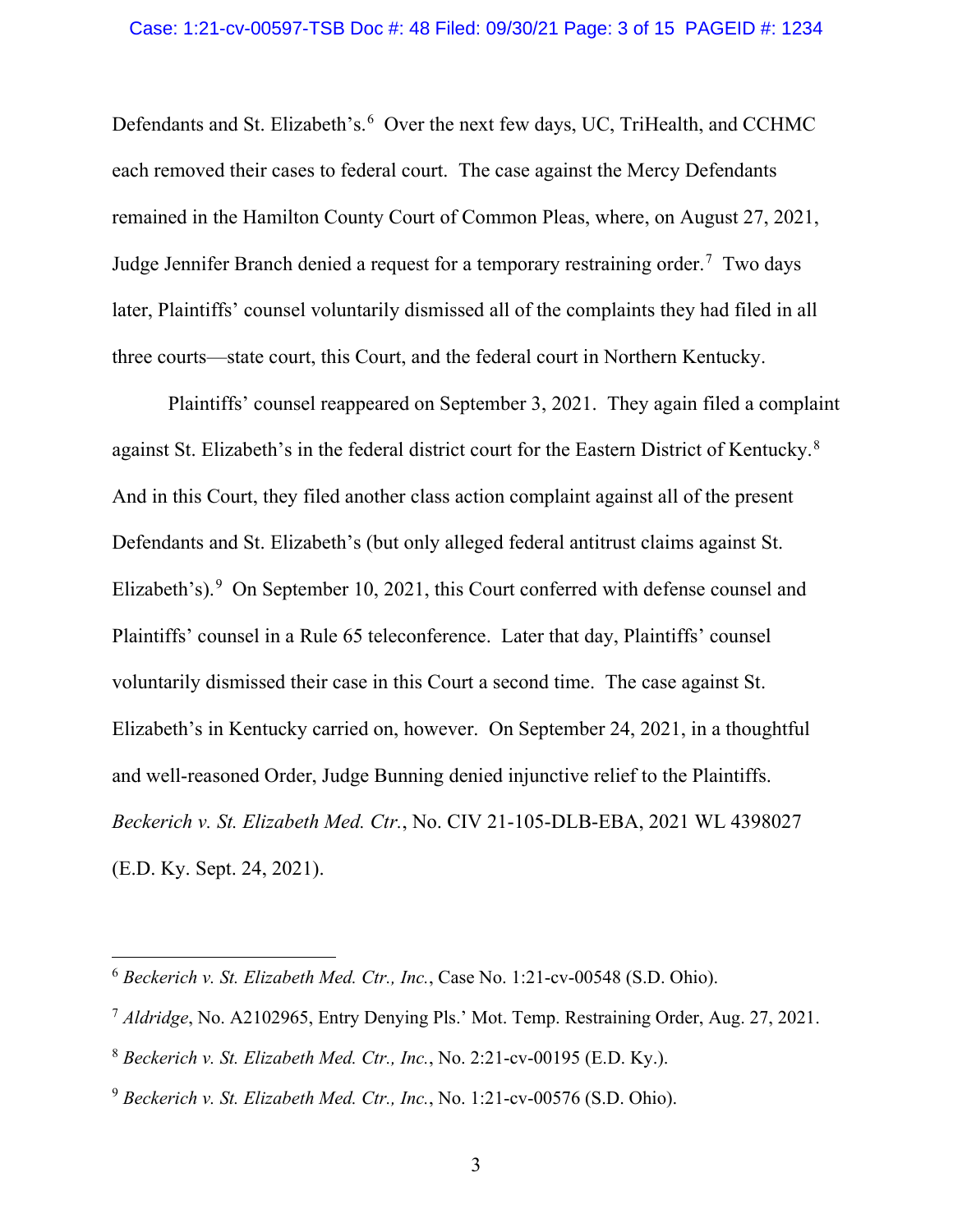#### Case: 1:21-cv-00597-TSB Doc #: 48 Filed: 09/30/21 Page: 4 of 15 PAGEID #: 1235

Finally, on September 14, 2021, Plaintiffs filed the complaint in this this case. Plaintiffs originally sued in Hamilton County, but Defendants removed on September 17, 2021. (Doc. 1). Though Plaintiffs challenged removal in a motion for remand (Doc. 21), they abandoned that motion on the day their reply brief was due. (Doc. 42). Now, after keeping Defendants and this Court in limbo for nearly a month, Plaintiffs and their counsel are back where they started.

Just as before, Plaintiffs ask the Court to issue a temporary restraining order or a preliminary injunction. (Doc. 14). Plaintiffs foresee that they will face adverse employment action if they refuse to comply with Defendants' mandates. (*Id*.) They ask the Court to enjoin Defendants from requiring Plaintiffs to be vaccinated by Defendants' deadline, and from taking any adverse employment actions against Plaintiffs for their non-compliance. (*Id.*). For the reasons below, and those well-stated in Judge Bunning's Order, the Court **DENIES** Plaintiffs' request.

#### **II. STANDARD OF REVIEW**

Federal Rule of Civil Procedure 65 empowers district courts to issue temporary restraining orders or preliminary injunctions "to preserve the status quo so that a reasoned resolution of a dispute may be had." *Procter & Gamble Co. v. Bankers Trust Co.*, 78 F.3d 219, 227 (6th Cir. 1996). The standards for obtaining a temporary restraining order or a preliminary injunction are the same. *Workman v. Bredesen*, 486 F.3d 896 (6th Cir. 2007). Courts consider four factors: "(1) whether the movant has a strong likelihood of success on the merits; (2) whether the movant would suffer irreparable injury without the injunction; (3) whether issuance of the injunction would cause substantial harm to others;

4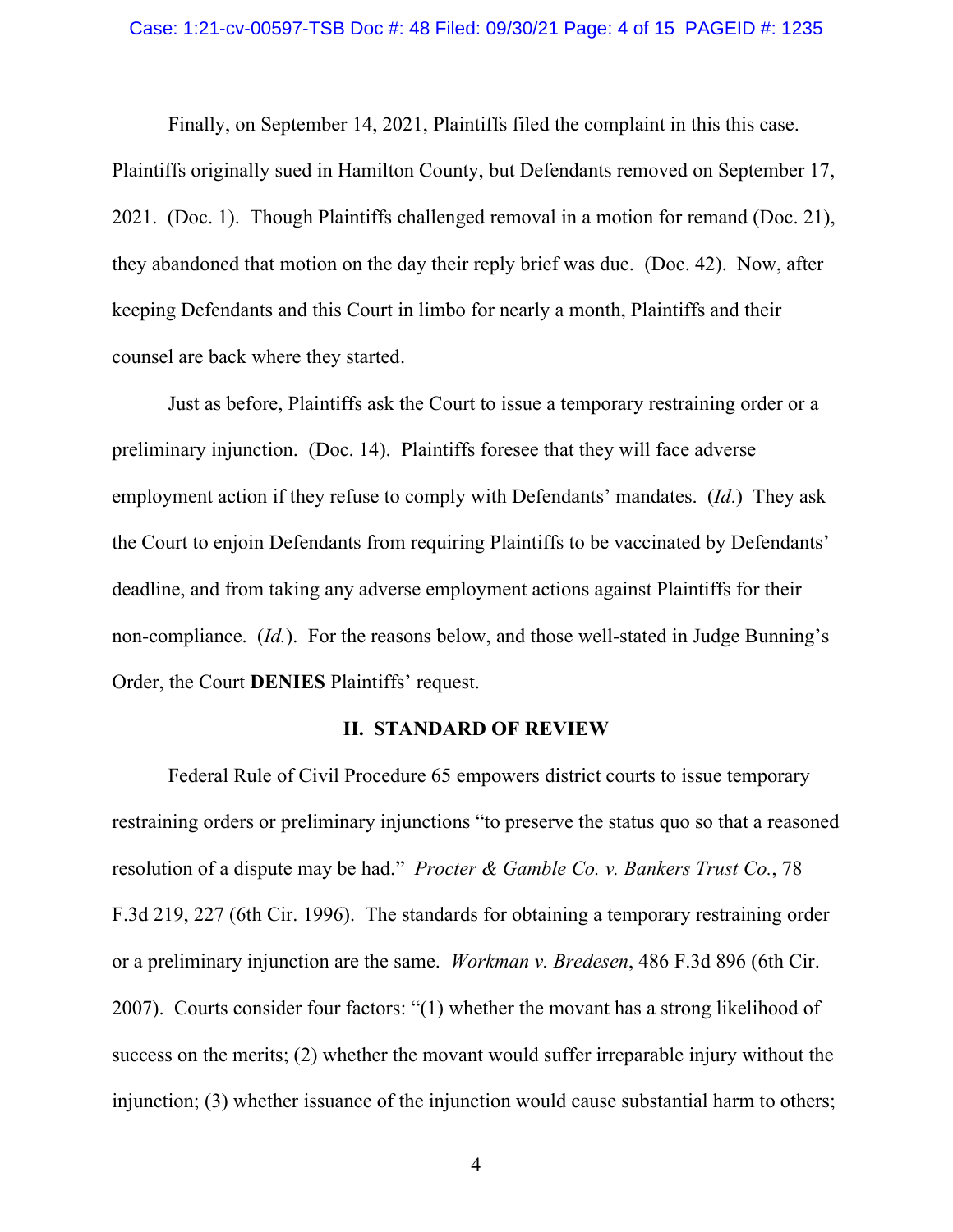and (4) whether the public interest would be served by issuance of the injunction." *City of Pontiac Retired Emps. Ass'n v. Schimmel*, 751 F.3d 427, 430 (6th Cir. 2014) (per curiam) (en banc). In the Sixth Circuit, "[t]hese factors are not prerequisites that must be met, but are interrelated considerations that must be balanced together." *Commonwealth v. Beshear*, 981 F.3d 505, 508 (6th Cir. 2020).

A temporary restraining order or a preliminary injunction is an "extraordinary remedy involving the exercise of a very far-reaching power, which is to be applied only in the limited circumstances which clearly demand it." *Leary v. Daeschner*, 228 F.3d 729, 739 (6th Cir. 2000). Accordingly, a party seeking an "injunction must establish its case by clear and convincing evidence." *Honeywell, Inc. v. Brewer–Garrett Co.*, 145 F.3d 1331 (6th Cir.1998).

#### **III. ANALYSIS**

#### **1. Likelihood of Success on the Merits**

The first factor asks if "the movant has a strong likelihood of success on the merits." *City of Pontiac Retired Emps. Ass'n*, 751 F.3d at 430. This factor is often determinative. *Wilson v. Williams*, 961 F.3d 829, 837 (6th Cir. 2020). In the Sixth Circuit, this factor is so important that "a preliminary injunction issued where there is simply no likelihood of success on the merits must be reversed." *Michigan State AFL-CIO v. Miller*, 103 F.3d 1240, 1249 (6th Cir. 1997). To establish a likelihood of success, a movant "need not prove his case in full," but he "must show more than a mere possibility of success." *Ne. Ohio Coal. for Homeless v. Husted*, 696 F.3d 580, 591 (6th Cir. 2012). The "proof required for the plaintiff to obtain a preliminary injunction is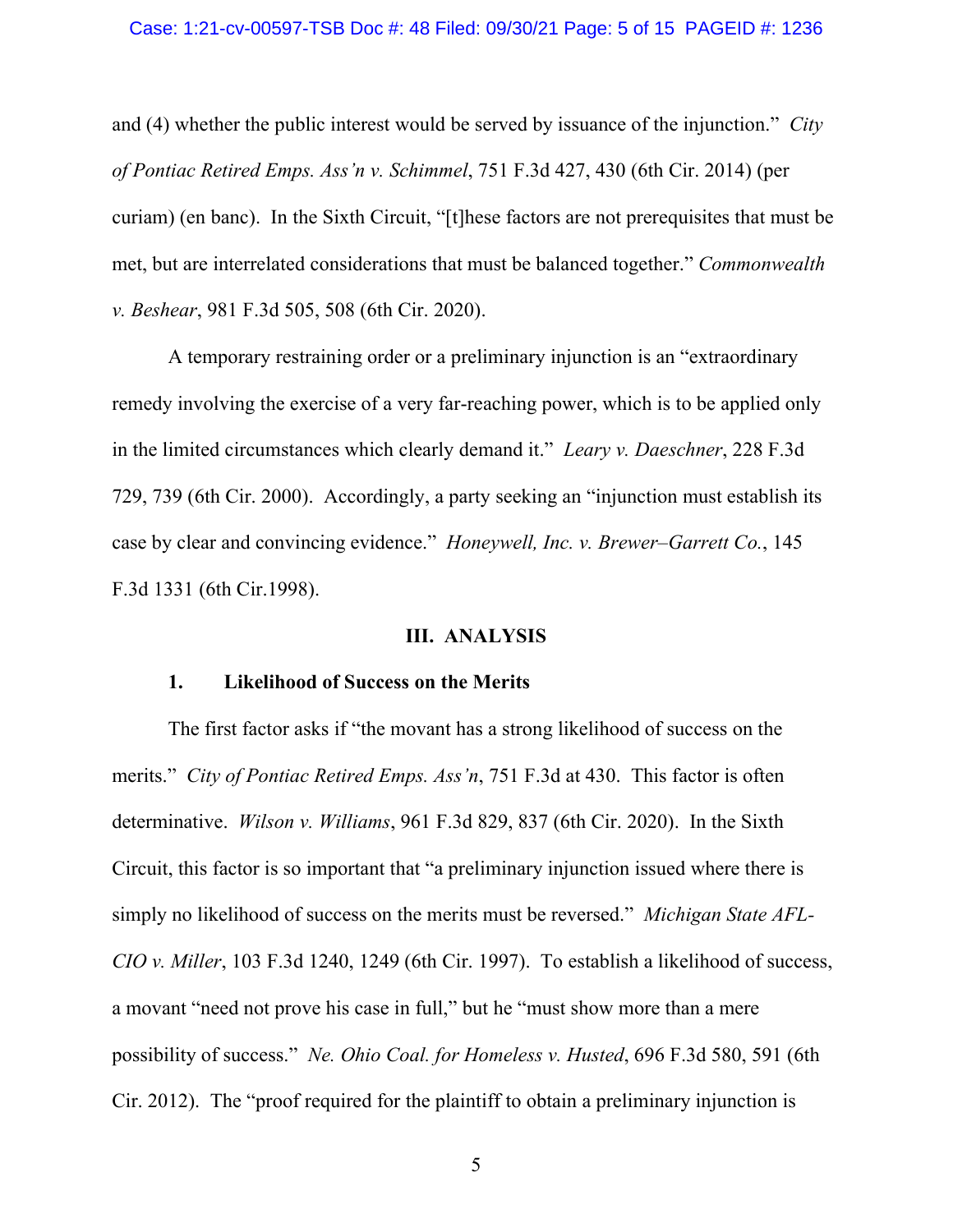much more stringent than the proof required to survive a summary judgment motion, for example." *Leary v. Daeschner*, 228 F.3d 729, 739 (6th Cir. 2000).

Here, Plaintiffs have not established that any of their claims are likely to succeed. They haven't even tried. In their motion, Plaintiffs correctly cite the legal standard for injunctive relief, but they never connect the standard to any specific factual allegations from their complaint. Instead, Plaintiffs invite the Court to see for itself "[t]he reasons for this Motion [as] detailed in the attached Verified Complaint and Exhibits." (Doc. 13 at 2). However, even if the Court were inclined to accept that invitation, the complaint does not establish that success on any of its claims would be likely. For example, the complaint alleges violations of Ohio law based on disability and religious beliefs. (Doc. 13 at 56, ¶¶ 431–36; 57, ¶¶ 437–44). But, in assessing Plaintiffs' likelihood of success on these claims, the Court is left to wonder what disability Plaintiffs allegedly have, or how Plaintiffs account for the *hundreds* of religious and medical exemptions Defendants have granted, including those of some of the named Plaintiffs and affiants.<sup>[10](#page-5-0)</sup> The Court has waded through the entire complaint, probing the seemingly insurmountable obstacles to Plaintiffs' likelihood of success of *any* of their claims, but the Court need not have done so. As the law provides, "[t]he district court and defendants should not have to fish a gold coin from a bucket of mud to identify the allegations really at issue." *Kensu v. Corizon, Inc.*, 5 F.4th 646, 651 (6th Cir. 2021). Instead, "the substantial subsidy of litigation ...

<span id="page-5-0"></span><sup>10</sup> *E.g.*, Hanlon-Bremer Decl. (Doc. 37-1 at 3, ¶ 12) (TriHealth has granted 88 medical and 481 religious exemptions), Hutchins Decl. (Doc. 39-1 at 2, ¶ 10) (TCHHN has granted 104 medical and 348 religious exemptions); Crandell Decl. (Doc. 33-1 at 2, ¶ 6) (UC has granted 750 undifferentiated exemptions).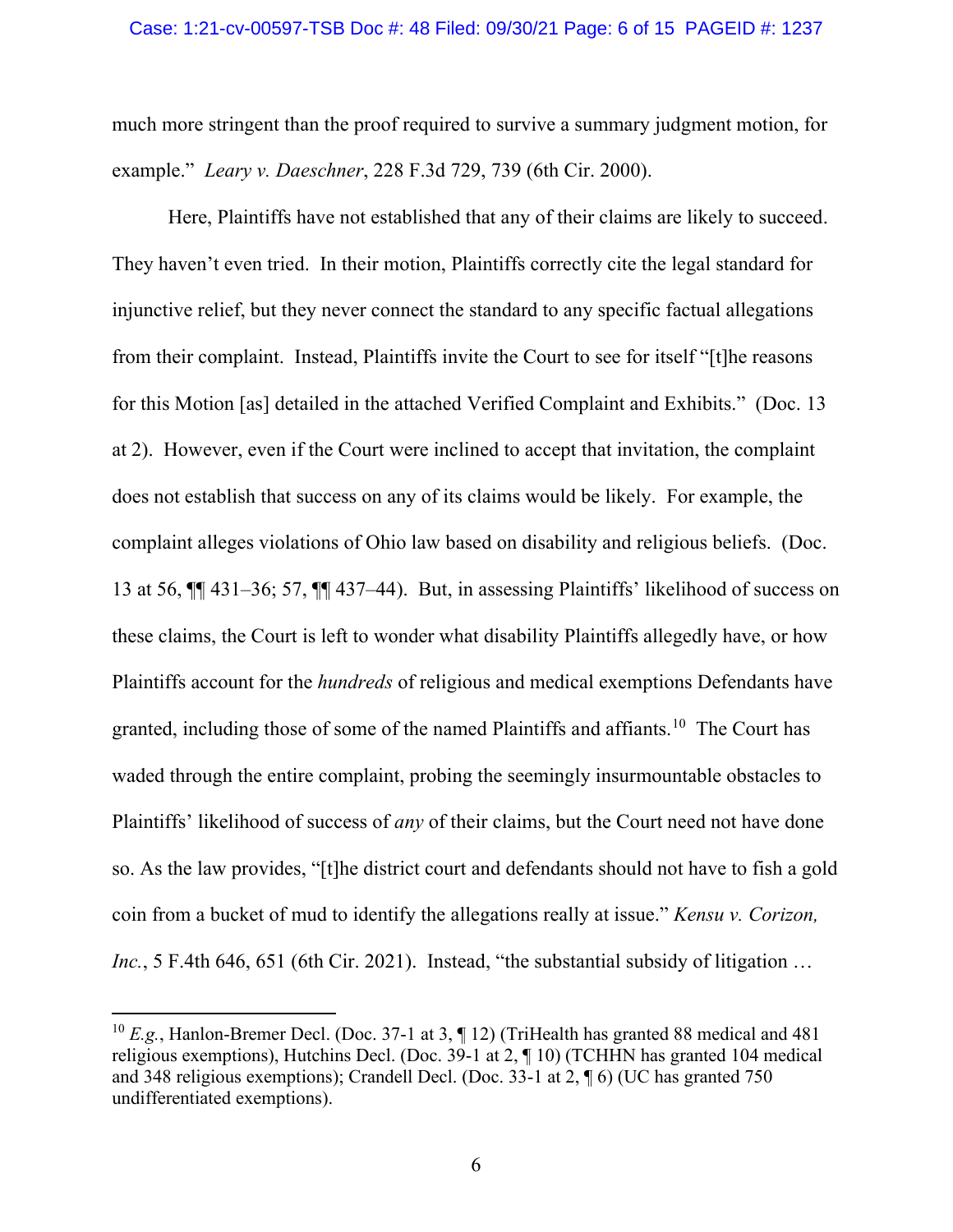should be targeted on those litigants who take the preliminary steps to assemble a comprehensible claim." *U.S. ex rel. Garst v. Lockheed-Martin Corp.*, 328 F.3d 374, 378 (7th Cir. 2003).

The only basis for injunctive relief that appears on the face of the motion is "[c]onstitutional violations." (Doc. 14 at 2). Plaintiffs do not disclose what constitutional provision, or even which constitution, is allegedly violated, but, in this case, it does not matter. As Judge Bunning capably explained deciding a substantially identical motion:

> [A] well settled principle of constitutional law is that there exists "a line between state action subject to Fourteenth Amendment scrutiny and private conduct (however exceptionable) that is not." . . . Because of that principle, generally known as the state action doctrine, the Court sees Plaintiffs' constitutional assertions as bearing more on their likelihood of success than on the irreparable harm factor. Put simply, without establishing that Defendants are state actors, Plaintiffs' constitutional claims cannot stand, and thus have *zero* likelihood of success on the merits.

*Beckerich v. St. Elizabeth Med. Ctr.*, No. CIV 21-105-DLB-EBA, 2021 WL 4398027, at

\*3 (E.D. Ky. Sept. 24, 2021) (citing *Brentwood Acad. v. Tenn. Secondary Sch. Athletic Ass'n*, 531 U.S. 288, 297 (2001)) (emphasis supplied); *accord Haddox v. Moreland*, No. 95CA20, 1996 WL 451361, at \*1 (Ohio Ct. App. Aug. 5, 1996) ("Generally, individual rights and liberties protected by the United States and Ohio Constitutions, such as the right to due process, apply only to actions of governmental entities.") (citing *State ex rel. Howard v. Ferreri*, 70 Ohio St. 3d 587, 1994-Ohio-130, 639 N.E.2d 1189).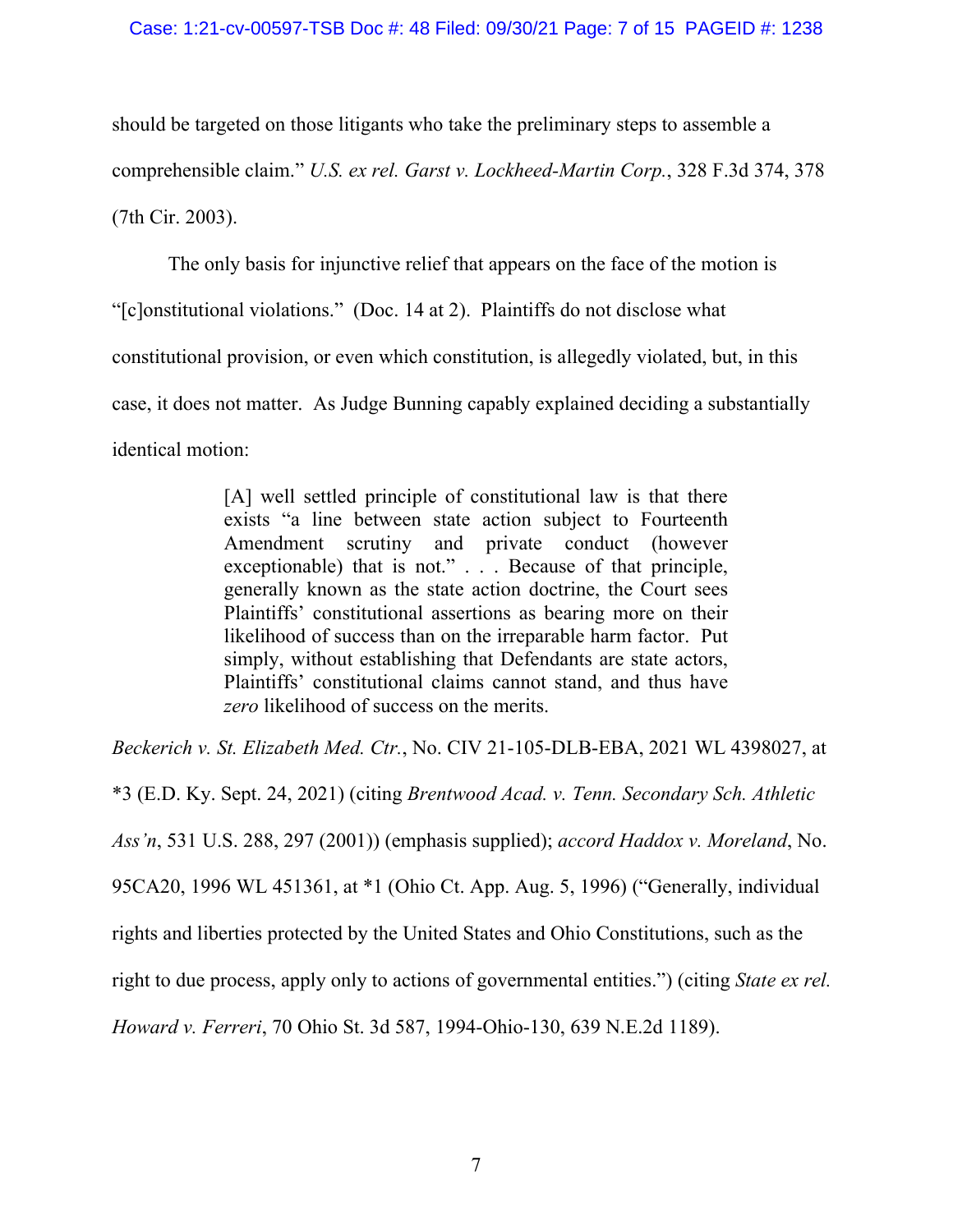Because Plaintiffs cannot establish that Defendants are state actors, Plaintiffs'

likelihood of successfully proving "constitutional violations" is zero. But even if

Defendants were state actors, the overwhelming majority of courts to consider vaccine

mandates have found them constitutionally sound. In 1905, the Supreme Court of the

United States upheld a municipal vaccine mandate authorized by Massachusetts law.

*Jacobson v. Commonwealth of Massachusetts*, 197 U.S. 11 (1905). The Court

unequivocally held that the mandate did not offend the Constitution:

[T]he liberty secured by the Constitution of the United States to every person within its jurisdiction does not import an absolute right in each person to be, at all times and in all circumstances, wholly freed from restraint. There are manifold restraints to which every person is necessarily subject for the common good. On any other basis organized society could not exist with safety to its members. Society based on the rule that each one is a law unto himself would soon be confronted with disorder and anarchy. Real liberty for all could not exist under the operation of a principle which recognizes the right of each individual person to use his own, whether in respect of his person or his property, regardless of the injury that may be done to others. This court has more than once recognized it as a fundamental principle that 'persons and property are subjected to all kinds of restraints and burdens in order to secure the general comfort, health, and prosperity of the state; of the perfect right of the legislature to do which no question ever was, or upon acknowledged general principles ever can be, made, so far as natural persons are concerned.

*Id.* at 12; *see also Zucht v. King*, 260 U.S. 174, 176 (1922) (it is "settled that it is within

the police power of a state to provide for compulsory vaccination"); *Klaassen v. Trs. of* 

*Indiana*, 7 F.4th 592, 594 (7th Cir. 2021) (affirming that the Fourteenth Amendment

permits Indiana University to require its students to be vaccinated to protect the public

health of its students, faculty, and staff); *Norris v. Stanley*, No. 1:21-CV-756, 2021 WL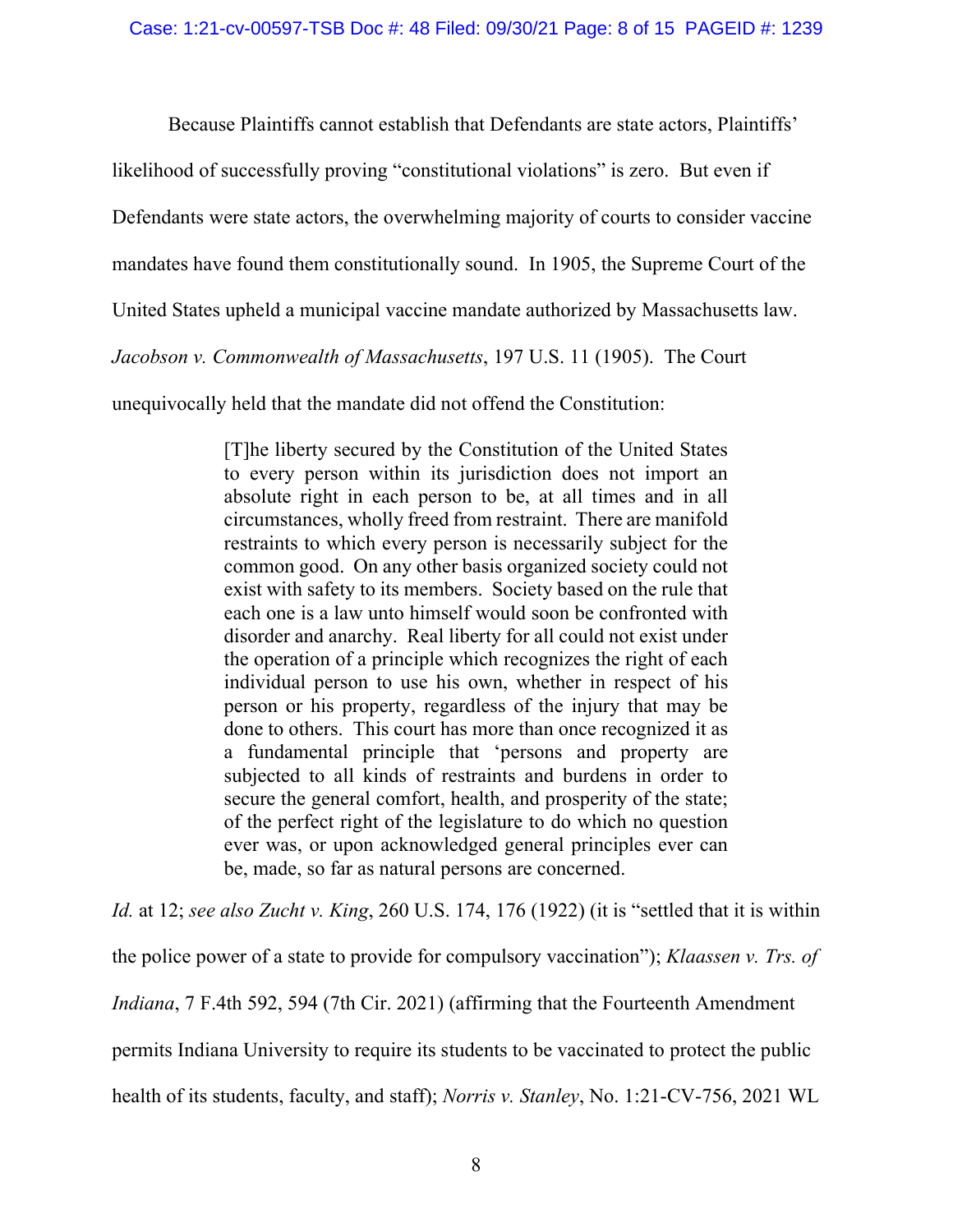3891615, at \*1 (W.D. Mich. Aug. 31, 2021) (denying TRO to block university employer's vaccine requirement because plaintiff could not establish likelihood of success on her constitutional claims).

#### **2. Irreparable Harm**

The Court is obligated to deny injunctive relief based on Plaintiffs' unlikelihood of success alone. *Michigan State AFL-CIO v. Miller*, 103 F.3d 1240, 1249 (6th Cir. 1997). For the sake of completeness, however, the Court will analyze the remaining factors.

The next factor a court considers when deciding whether to grant injunctive relief is irreparable harm. The Sixth Circuit considers irreparable harm "indispensable" such that "even the strongest showing on the other three factors cannot eliminate the irreparable harm requirement." *D.T. v. Sumner Cty. Sch.*, 942 F.3d 324, 326–27 (6th Cir. 2019). "If the plaintiff isn't facing imminent and irreparable injury, there's no need to grant relief now as opposed to at the end of the lawsuit." *Id.* A harm is "irreparable if it is not fully compensable by monetary damages." *Overstreet v. Lexington-Fayette Urb. Cty. Gov't*, 305 F.3d 566, 578 (6th Cir. 2002). "Mere injuries, however substantial, in terms of money, time and energy necessarily expended in the absence of a stay, are not enough. The possibility that adequate compensation or other corrective relief will be available at a later date, in the ordinary course of litigation, weighs heavily against a claim of irreparable harm." *Sampson v. Murray*, 415 U.S. 61, 90 (1974). For that reason, loss of employment is not an irreparable injury. *Overstreet*, 305 F.3d at 578–79; *Aluminum Workers Int'l Union, AFL-CIO, Loc. Union No. 215 v. Consol. Aluminum Corp.*, 696 F.2d 437, 443 (6th Cir. 1982). Finally, the irreparable injury must be "certain

9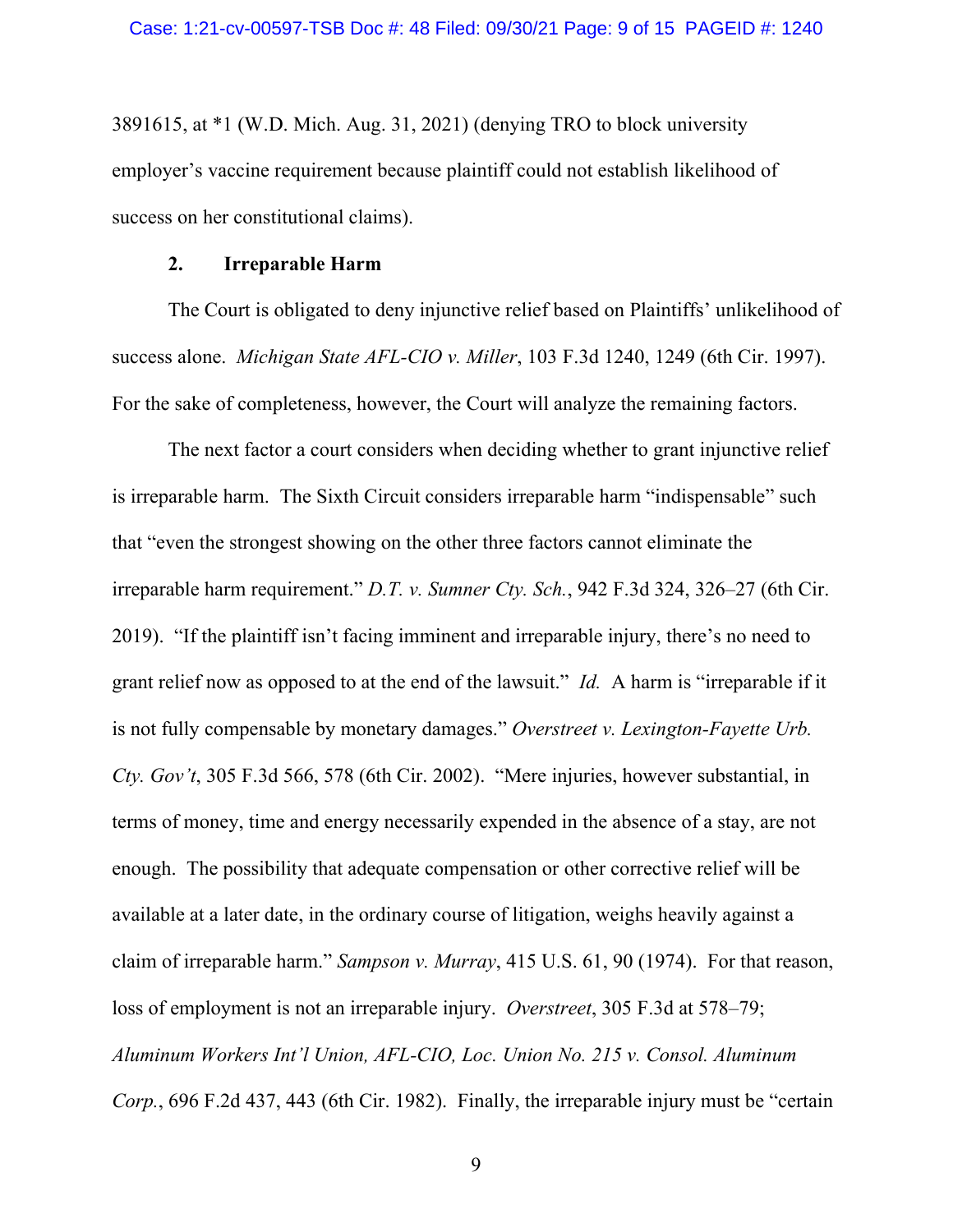and immediate, not speculative or theoretical." *Memphis A. Philip Randolph Inst. v. Hargett*, 978 F.3d 378, 391 (6th Cir. 2020).

In this case, Plaintiffs assert they will "suffer immediate and irreparable injury, loss, and damage" as a result of "loss to their careers, reputations, privacy, health, and face bankruptcy, foreclosure, and other losses." (Doc. 14 at 2). Threats to Plaintiffs' "careers," "reputations," and the risk of "bankruptcy" or "foreclosure" are quintessentially compensable injuries. They are not irreparable. As for the threat to Plaintiffs' "privacy" or "health," Plaintiffs avoid these issues by refusing to comply with the mandate and accepting the resulting employment action. Again, Judge Bunning frames the issue concisely:

> Here, no Plaintiff is being imprisoned and vaccinated against his or her will . . . . Rather, these Plaintiffs are choosing whether to comply with a condition of employment, or to deal with the potential consequences of that choice. Even if they believe the condition or the consequences are wrong, the law affords them an avenue of recourse—and that avenue is not injunctive relief on this record.

*Beckerich v. St. Elizabeth Med. Ctr.*, No. CIV 21-105-DLB-EBA, 2021 WL 4398027, at

\*7 (E.D. Ky. Sept. 24, 2021). Injuries that Plaintiffs elected to sustain cannot be

irreparable. Accordingly, Plaintiffs have failed to show that they face irreparable injury.

## **3. Harm to Others and the Public Interest**

Whether an injunction would cause substantial harm to others and whether an

injunction would serve the public interest may be discussed together because, in this case,

harm to non-parties is the same as harm to the public. Weighing these factors against

(1) a movant's likelihood of success on the merits, and (2) the threat of irreparable harm,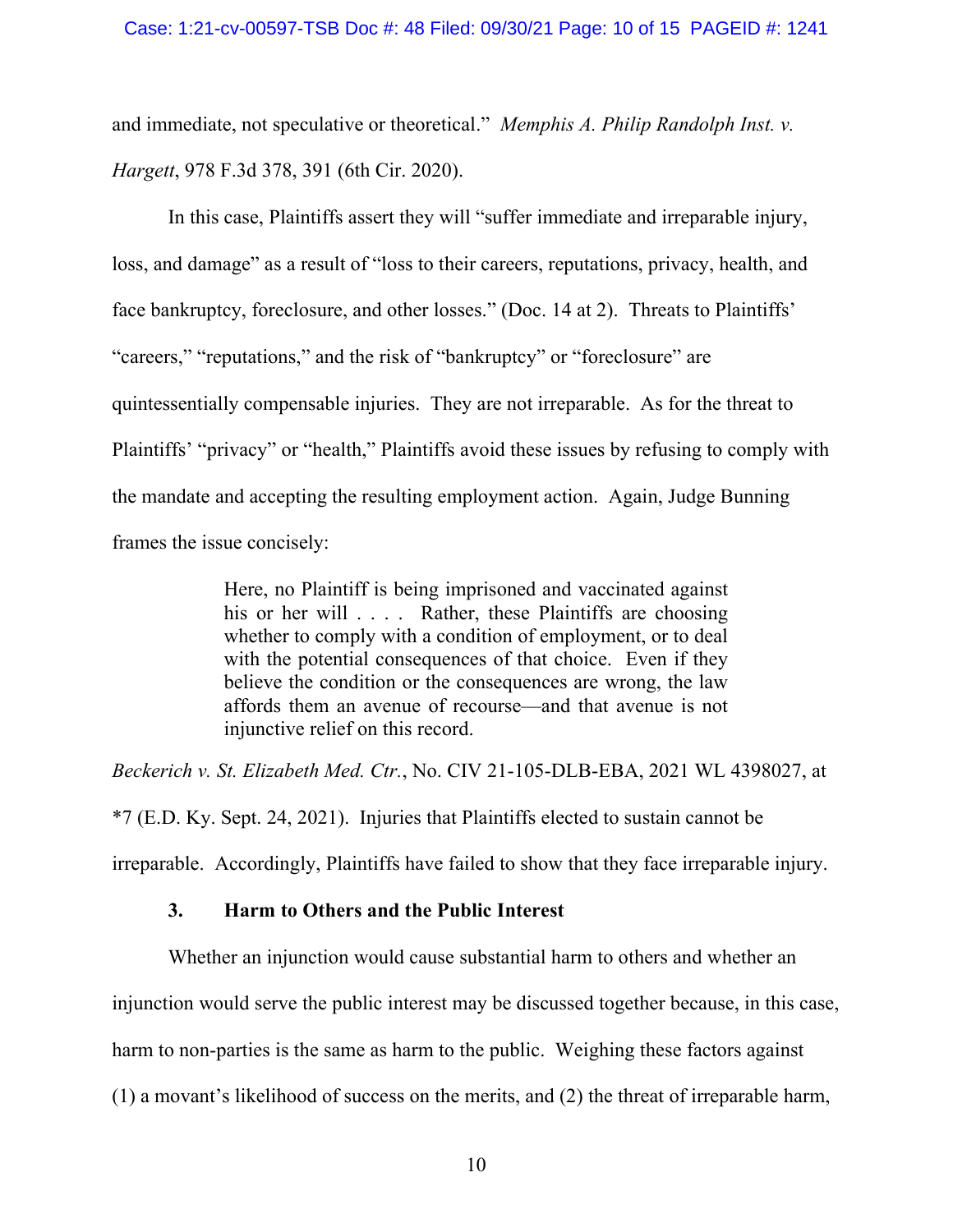is known as "balancing equities." *Entm't Prods., Inc. v. Shelby Cnty.*, 588 F.3d 372, 395 (6th Cir. 2009). Here, once again, Plaintiffs' motion offers no argument. Regardless, there is no question that balancing the equities requires the Court to deny Plaintiffs' motion. Denying injunctive relief serves the public's interest in combating COVID-19, at an infinitesimally small risk to Plaintiffs' health or liberty. The Court once again adopts Judge Bunning's view:

> Actual liberty for all of us cannot exist where individual liberties override potential injury done to others. For that reason, the state of Massachusetts was permitted to impose a vaccine mandate without exception, and with a penalty of imprisonment, during the smallpox pandemic. [*Jacobson*, 197 U.S. at 26.] The case before this Court deals with a private actor, and with no actual coercion. Being substantially less restrictive than the *Jacobson* mandate, and being enacted by a private actor, Defendants' policy is well within the confines of the law, and it appropriately balances the public interests with individual liberties.

*Beckerich v. St. Elizabeth Med. Ctr.*, No. CIV 21-105-DLB-EBA, 2021 WL 4398027, at \*8 (E.D. Ky. Sept. 24, 2021); *see also Maryville Baptist Church, Inc. v. Beshear*, 455 F. Supp. 3d 342, 346 (W.D. Ky.), *appeal dismissed*, 977 F.3d 561 (6th Cir. 2020) ("a temporary restraining order allowing large in-person gatherings would substantially harm third parties by facilitating the spread of COVID-19, and the public interest thus does not favor a temporary restraining order").

The Court will not, however, adopt Judge Bunning's charitable treatment of Plaintiffs' views on vaccination. Balancing the equities requires the Court to make judgments about relative risk to Plaintiffs versus the risk to the community as a whole. In our community, COVID continues to devastate. Since the start of August, our region has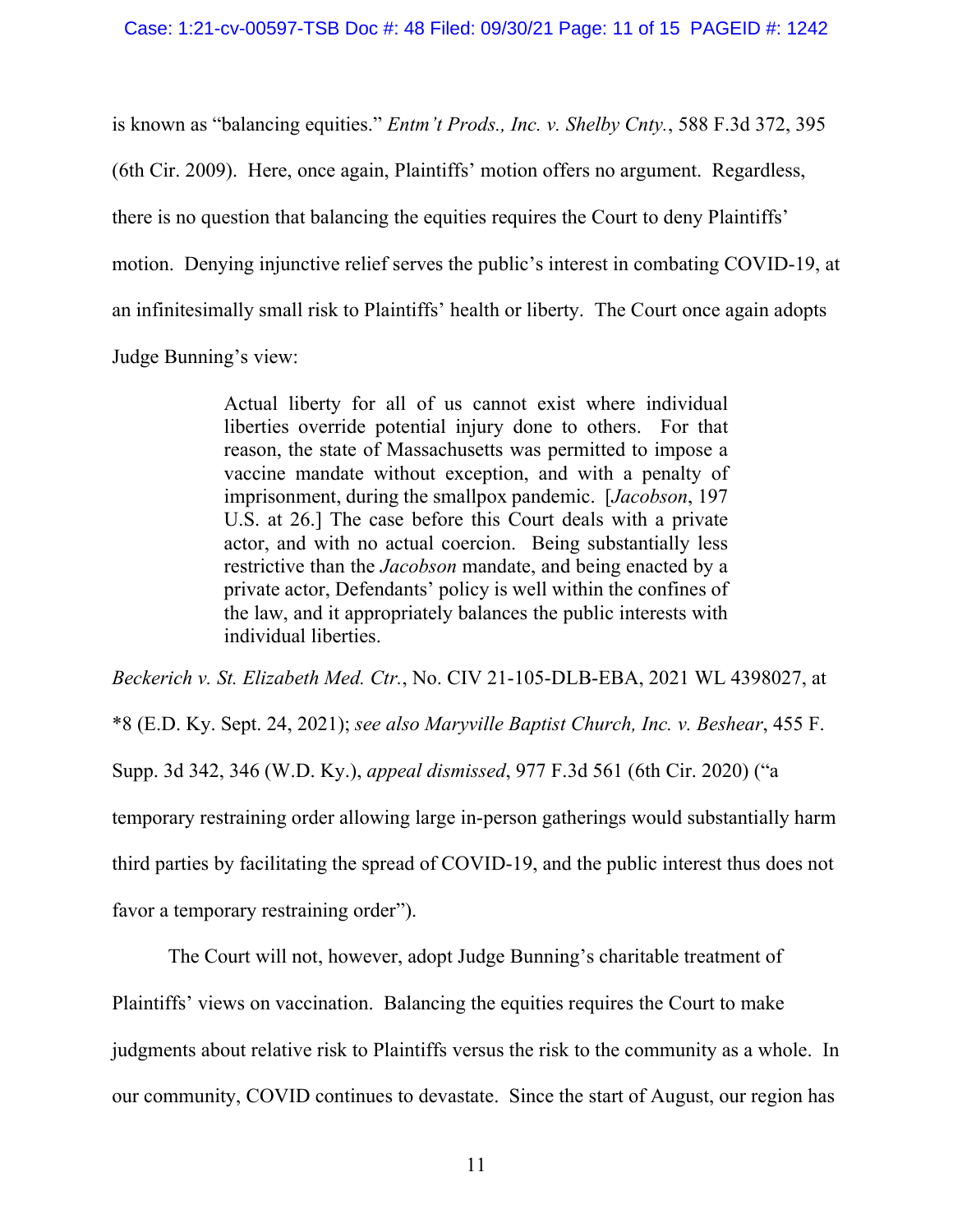#### Case: 1:21-cv-00597-TSB Doc #: 48 Filed: 09/30/21 Page: 12 of 15 PAGEID #: 1243

seen 448,599 new hospital admissions of patients with confirmed COVID-19.[11](#page-11-0) The case rate this month is roughly double what it was during the first six months of the pandemic.[12](#page-11-1) In Hamilton County alone this week, there were 2,304 new confirmed cases of COVID-19, with 172 new hospital admissions, and 10 deaths.<sup>13</sup> Those deaths may well have been preventable. Next month's deaths still are.

Against this objective data, Plaintiffs allege unsupported conspiracy theories. Rather than "suspicions" about the vaccine, (*Beckerich*, 2021 WL 4398027, at \*8), Plaintiffs' allegations are falsehoods. The complaint contains too many for this Court to review given the time constraints on this Order, but a few examples illustrate the flimflam this Court is asked to weigh against the very real threat of COVID.

More than a dozen times, Plaintiffs allege the Pfizer vaccine has not been fully approved by the FDA. (Doc. 13, ¶¶ 19, 27, 237, 321, 339, 434, 454, 459, 480, 509–16, 519, 548). This is false. The letter fully approving the vaccine is available from FDA.[14](#page-11-3)

<span id="page-11-1"></span><sup>12</sup> *COVID Data Tracker: COVID-19 Integrated County View*, Centers for Disease Control (last visited Sep. 29, 2021), [https://covid.cdc.gov/covid-data-tracker/#county](https://covid.cdc.gov/covid-data-tracker/#county-view|Ohio|39061|Risk|community_transmission_level)view|Ohio|39061|Risk|community transmission\_level.

<span id="page-11-2"></span> $13 \, Id.$ 

<span id="page-11-0"></span><sup>11</sup> *COVID Data Tracker: New Hospital Admissions*, Centers for Disease Control (last visited Sep. 29, 2021), [https://covid.cdc.gov/covid-data-tracker/#new-hospital-admissions.](https://covid.cdc.gov/covid-data-tracker/#new-hospital-admissions)

<span id="page-11-3"></span><sup>&</sup>lt;sup>14</sup> Approval Letter from Mary Malarkey, Dir. Office of Compliance and Biologics Quality, and Marion Gruber, Dir. Office of Vaccine Research and Review, to Amit Patel, Pfizer Inc. (Aug. 23, 2021), available at [https://www.fda.gov/media/151710/download.](https://www.fda.gov/media/151710/download)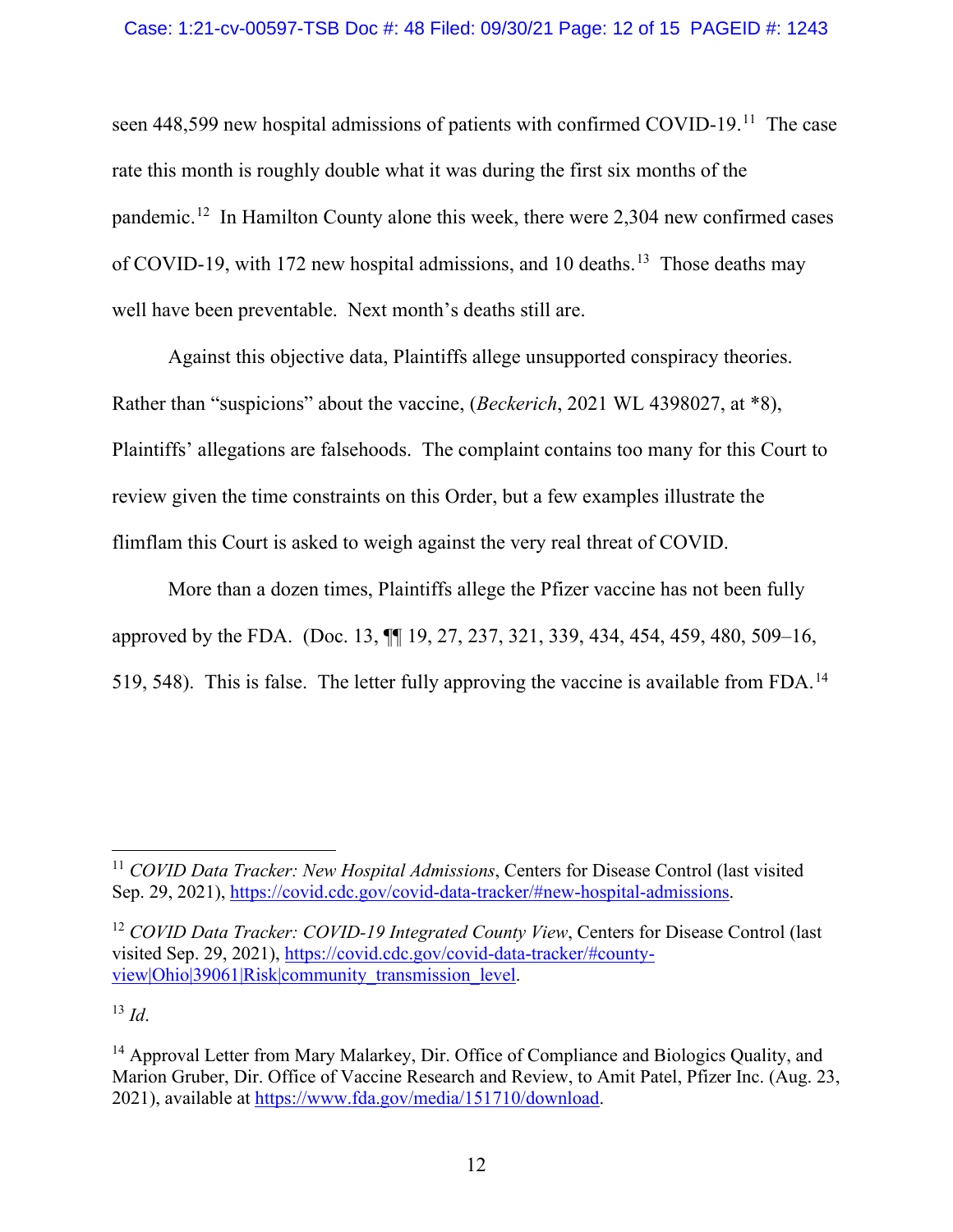Plaintiffs claim it is a "lie" that "Covid is still contagious when you're asymptomatic." (Doc 13,  $\P$  310). This is false too.<sup>[15](#page-12-0)</sup>

Plaintiffs assert that the statement, "Masks, social distancing and lockdowns have helped 'flatten the curve," is a "lie." (Doc. 13,  $\sqrt{3}19$ ). This is not only false, <sup>[16](#page-12-1)</sup> it flatly contradicts Plaintiffs' own allegations 58 paragraphs prior. (Doc. 13, ¶ 261) ("Scientific evidence for the protective effect of face masks and respiratory virus infection in healthcare and community settings is overwhelming."); (*see also id.* ¶ 262) ("The wearing of masks, along with the other safety protocols recommended by the CDC such as the social distancing and frequent hand washing contributed to the significant reduction of the spread of Covid-19 disease before vaccines were made available.").

Finally, though it is hardly necessary to the Court's disposition in this order, the Court finds that the behavior of Plaintiffs' counsel disfavors injunctive relief. "There is a fundamental public interest in ending [] abuse of the judicial system, in conserving judicial resources, and in preventing further confusion and disruption in this litigation." *McGirr v. Rehme*, 891 F.3d 603, 614 (6th Cir. 2018). Plaintiffs' counsel set their Ohio clients back nearly a month in time. In that month, counsel likely would have received a

<span id="page-12-0"></span><sup>15</sup> Andrew Sayampanathan, Cheryl Heng, et al., *Infectivity of Asymptomatic versus Symptomatic COVID-19*, 397 Lancet 10269 (2021), available at [https://www.thelancet.com/journals/lancet/article/PIIS0140-6736\(20\)32651-9/fulltext](https://www.thelancet.com/journals/lancet/article/PIIS0140-6736(20)32651-9/fulltext) (concluding that asymptomatic cases of COVID-19 are "a potential source of substantial spread within the community setting.").

<span id="page-12-1"></span><sup>&</sup>lt;sup>16</sup> *Use of Cloth Masks to Control the Spread of SARS-CoV-2*, Centers for Disease Control (May 7, 2021), [https://www.cdc.gov/coronavirus/2019-ncov/science/science-briefs/masking-science](https://www.cdc.gov/coronavirus/2019-ncov/science/science-briefs/masking-science-sars-cov2.html)[sars-cov2.html.](https://www.cdc.gov/coronavirus/2019-ncov/science/science-briefs/masking-science-sars-cov2.html)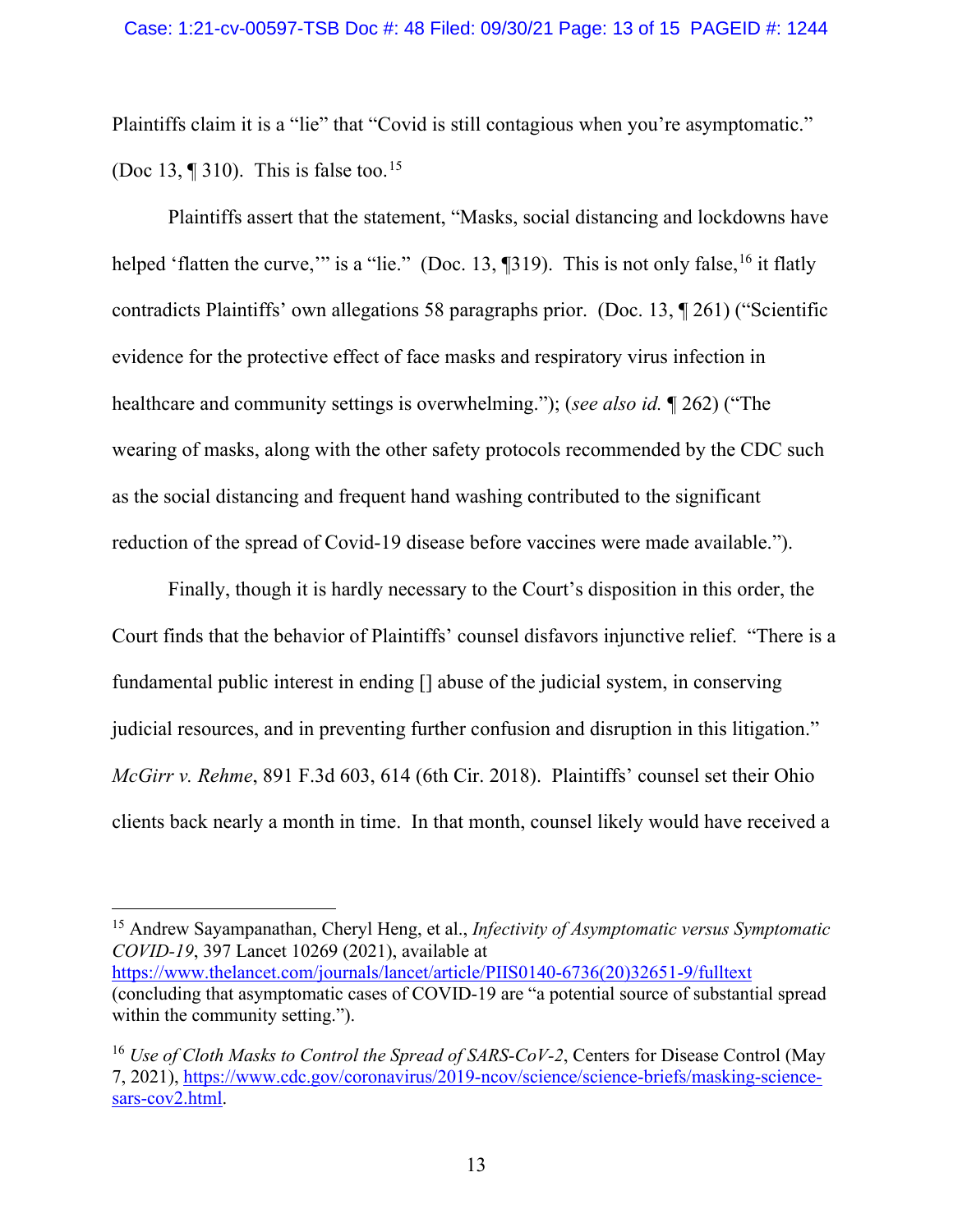decision, and, perhaps, appealed that decision to the Sixth Circuit. At the very least, Plaintiffs might have proofread their complaint. Granting Plaintiffs injunctive relief, after weeks of delays, diversions, *confessed* judge shopping,<sup>[17](#page-13-0)</sup> and a flood of barely relevant affidavits, would improperly countenance Plaintiffs' gamesmanship to the detriment of the public's interest in a well-functioning judicial system.

### **IV. CONCLUSION**

The Court finds that Plaintiffs have not met their burden of establishing entitlement to a temporary restraining order. Accordingly, Plaintiffs' motion for a restraining order (Doc. 14) is **DENIED**.

A district court's denial of a motion for a temporary restraining order generally is not appealable. *Office of Pers. Mgmt. v. Am. Fed'n of Gov't Employees, AFL–CIO*, 473 U.S. 1301, 1304–06 (1985). Such a ruling is appealable, however, if it is tantamount to a ruling on a preliminary injunction. *Wilson v. Wilkinson*, 28 Fed. App'x. 465, 466 (6th Cir.2002) (citing *Manbourne, Inc. v. Conrad*, 796 F.2d 884, 887 n.3 (7th Cir.1986)); *see also Wong-Opasi v. Haynes*, 8 F. App'x 340, 342 (6th Cir. 2001). This Court finds that its instant Order denying Plaintiff's motion for a temporary restraining order is tantamount to an Order denying a motion for a preliminary injunction and, therefore, certifies a finding that the Court's Order denying Plaintiff's motion for a temporary restraining order is a final appealable order as there is no just reason for delay.

<span id="page-13-0"></span><sup>17</sup> *See* Eric Deters, The Bulldog Show, *Bulldog Show 1 | September 13, 2021*, YouTube (Sep.13, 2021), https://youtu.be/Orxmwq2b5mk?t=570.